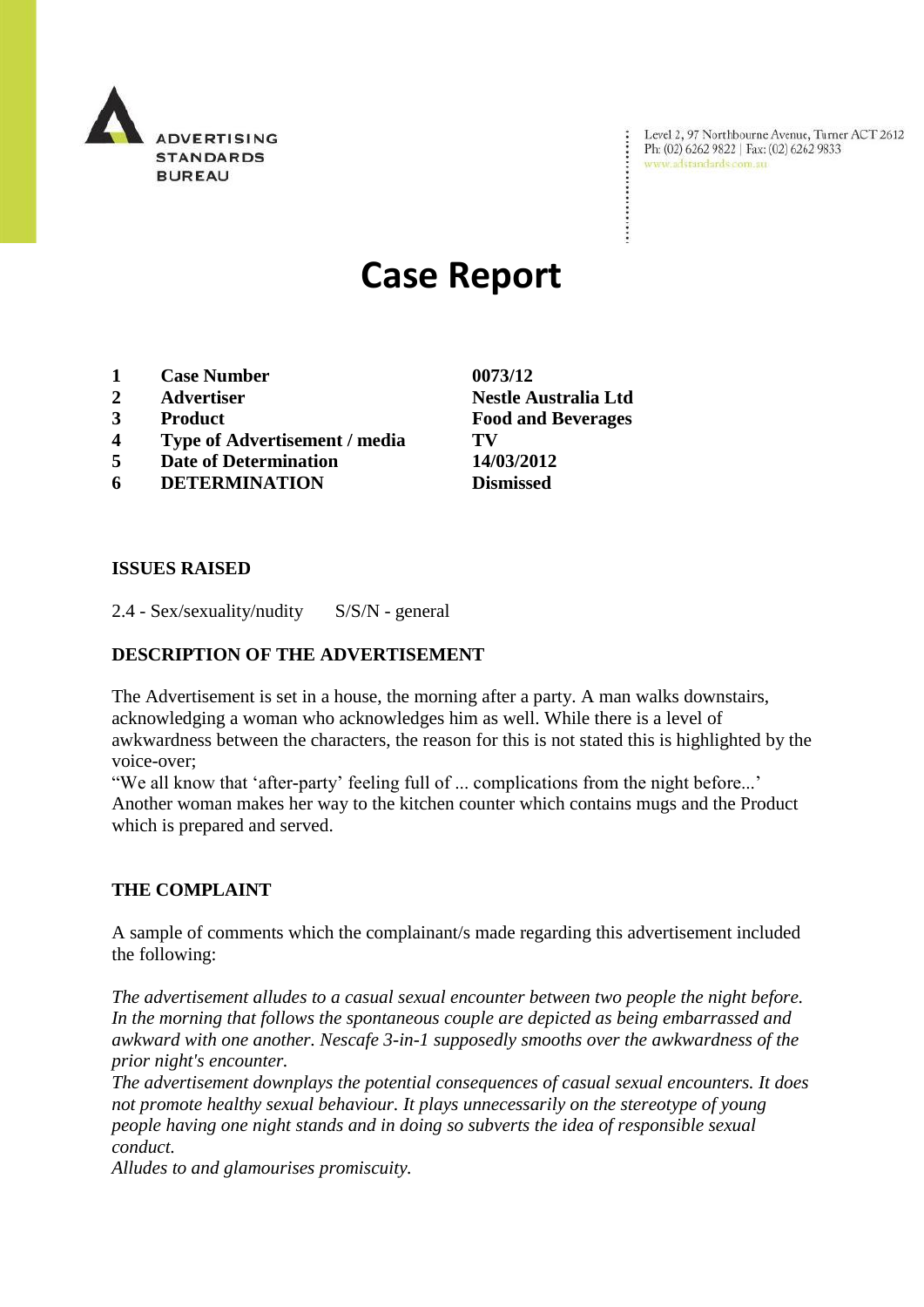*Alludes to and glamourises excessive alcohol consumption.*

*The characters in this ad although initially embarrassed by the alluded to prior activities are portrayed as being 'contemporary and cool' indicating that most young people behave this way or would like to.* 

*I was infuriated that I had to inform my 12yo daughter that this was not normal and acceptable behaviour. Her unsolicited opinion on the ad after it had been played was "so it's ok to get drunk as long as you have a coffee in the morning!"*

### **THE ADVERTISER'S RESPONSE**

Comments which the advertiser made in response to the complainant/s regarding this advertisement include the following:

*Nestlé has considered the Advertisement under the AANA Advertiser Code of Ethics (Code of Ethics) and specifically section 2.4 of that Code which provides that "Advertising or Marketing Communications shall treat sex, sexuality and nudity with sensitivity to the relevant audience."*

*Nestlé has also considered the AANA Code for Advertising and Marketing Communications to Children and the AANA Food and Beverages Marketing and Communications Code and consider that the Advertisement complies with those codes in all relevant aspects. The Complaint*

*The specific concern raised by the complainant is that the Advertisement "alludes to and glamourises promiscuity" and "alludes to and glamourises excessive alcohol consumption." Nestlé respectfully submits that the Advertisement does neither.*

*Background and the Advertisement*

*The Nescafé 3in1 product is a combination of white coffee and sugar with a specific taste profile ie smooth and creamy without the bitterness usually associated with coffee (the Product).* 

*The Product and associated branding and campaign focus around the "Too Easy" tag line. Too easy indicating that the product is both easy to make and easy to drink.* 

*The Advertisement is set in a house, the morning after a party. A man walks downstairs, acknowledging a woman who acknowledges him as well. While there is a level of awkwardness between the characters, the reason for this is not stated this is highlighted by the voice-over;*

*"We all know that "after-party" feeling full of ... complications from the night before..." Another woman makes her way to the kitchen counter which contains mugs and the Product which is prepared and served.* 

*The tone of the Advertisement is very much targeted to the specific age demographic as depicted by the characters in the Advertisement. The focus of the Advertisement is based on the consumer insight that this target market is primarily at a University age and has many "hard" or complicating factors in their hectic lives – often trying to manage education, part time jobs and various social activities. The Product fits with this target market with the aim of simplifying at least one daily ritual – that being the preparation and drinking a morning coffee, as described by the voice-over;*

*"get back on track the east way with the great taste of Nescafé 3in1 – white coffee and sugar in one..."*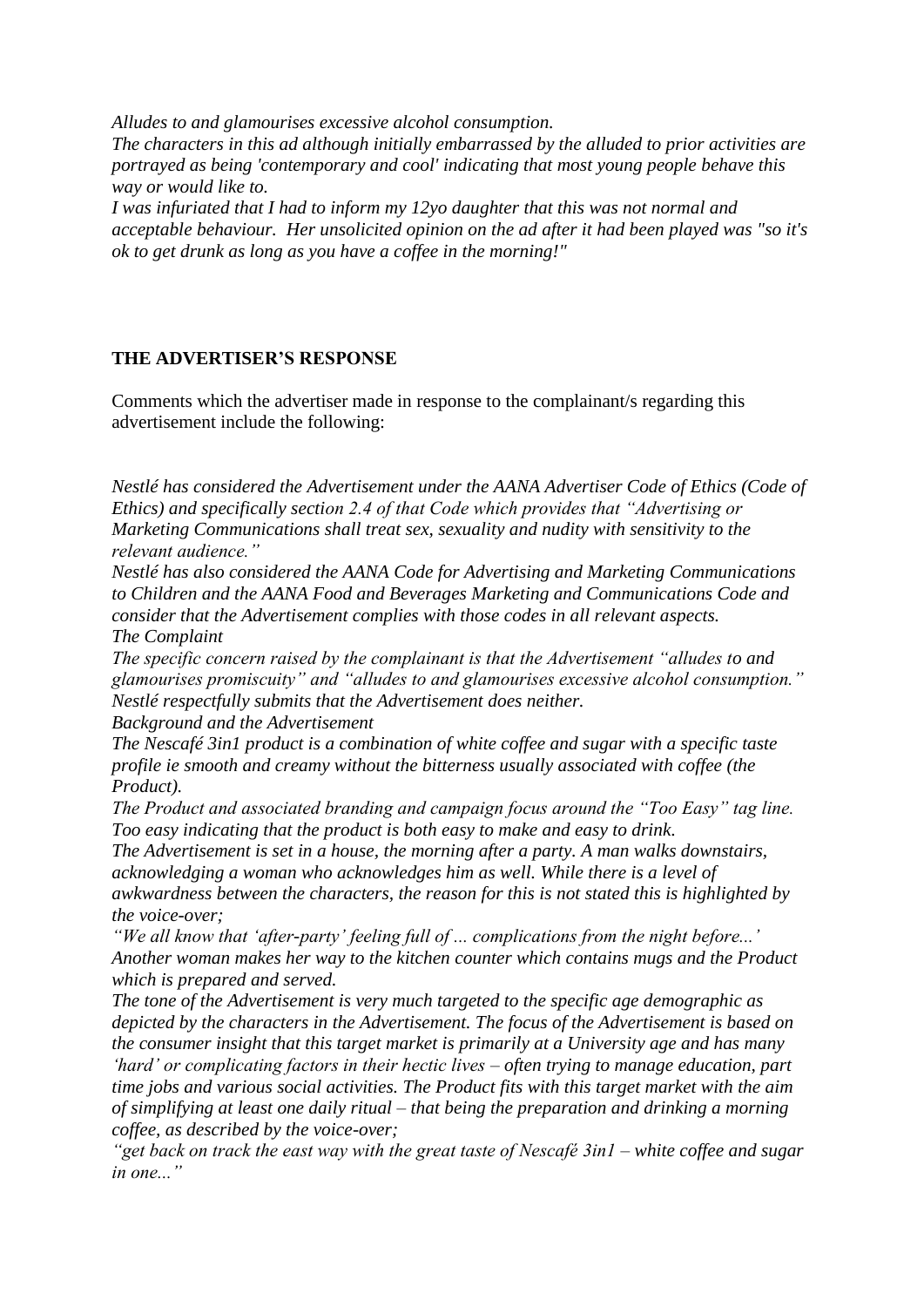*Coffee is a beverage sold to and consumed by adults. Nestlé"s new Nescafé 3in1 product is a product aimed at young adult consumers.*

*Alleged breach under section 2.4 of the Code of Ethics* 

*We do not believe the Advertisement breaches section 2.4 of the Code of Ethics. This section requires specifically that any advertising or marketing materials shall treat sex, sexuality and nudity with sensitivity with regards to the relevant audience.* 

*In line with the AANA 2012 code of Ethics Practice Note (Practice Note), we confirm that the Advertisement does not depict any images or depictions as described within the Practice Note and any reference to these images or depictions are at most an implied reference.* 

*With respect to the complainant"s allegation that the Advertisement alludes to and glamourises promiscuity and excessive alcohol consumption, it must be noted that no indication of promiscuous behaviour or excessive alcohol consumption is portrayed in the Advertisement.* 

*To the extent that any reference to "promiscuity and excessive alcohol consumption" could be said to be contained in the Advertisement, it is at most an inference or perception and one of many possible take out messages – each viewer will bring their own perspective to what lies behind the words unsaid as to what the "complications from the night before" were, and this portrayal is entirely consistent with all relevant sections of the Code of Ethics and prevailing community standards. Any inference to any of these behaviours would be understood by the relevant audience in the context of the advertising.*

*Other potential breaches of the Code of Ethics or other Relevant Codes*

*Given the complainant"s allegation the Advertisement "alludes to and glamorises excessive alcohol consumption." while we note the complainant has provided this compliant under section 2.4 of the Code of Ethics, we have reviewed the remaining sections of the Code of Ethics and are confident the complaint does not fall within any other sections which would require response.* 

*For completeness, we have also carefully considered the Alcohol Beverages Advertising (and Packaging) Code (ABAC), and Nestlé notes that the ABAC applies only to advertisements for alcoholic beverages. The Advertisement is for a Nescafé coffee product, not an alcoholic beverage and therefore the ABAC does not apply to the Advertisement.*

*Placement of the Advertisement*

*With reference to the requirement that any advertising and marketing communications of this nature be treated with sensitivity to the relevant audience, we refer to the Practice Note for guidance on what would constitute the relevant audience for the Advertisement. We are guided by the Practice Note that this shall be determined by the Board with regard to the media placement plan and content of the Advertisement.* 

*We confirm the media plan for this Advertisement was developed with a specific target market in mind being University aged students years with a media "bullseye" of 18 years of age. The campaign cantered around O-Week and activities planned within Universities. For completeness we note the complainant viewed the Advertisement during "The Biggest Loser" on channel 10 and was aired at 7.45 pm. The target audience of this programme is adults 25 and over.*

*Please note the Advertisement received a "W" rating by CAD (Reference number WVF4IN4F) which allows broadcast at any time aside from during a P or C classified program. These time frames have been strictly complied with in developing the media plan. We reiterate the Product which is the subject of the Advertisement is a coffee product, and as such not appropriate for a younger age market which is reflected in the Advertisement which is not aimed at children. This was a primary consideration in media buying and placement. By relevant definition, "Prevailing Community Standards" are "the community standards determined by the Board as those prevailing at the relevant time in relation to Advertising or*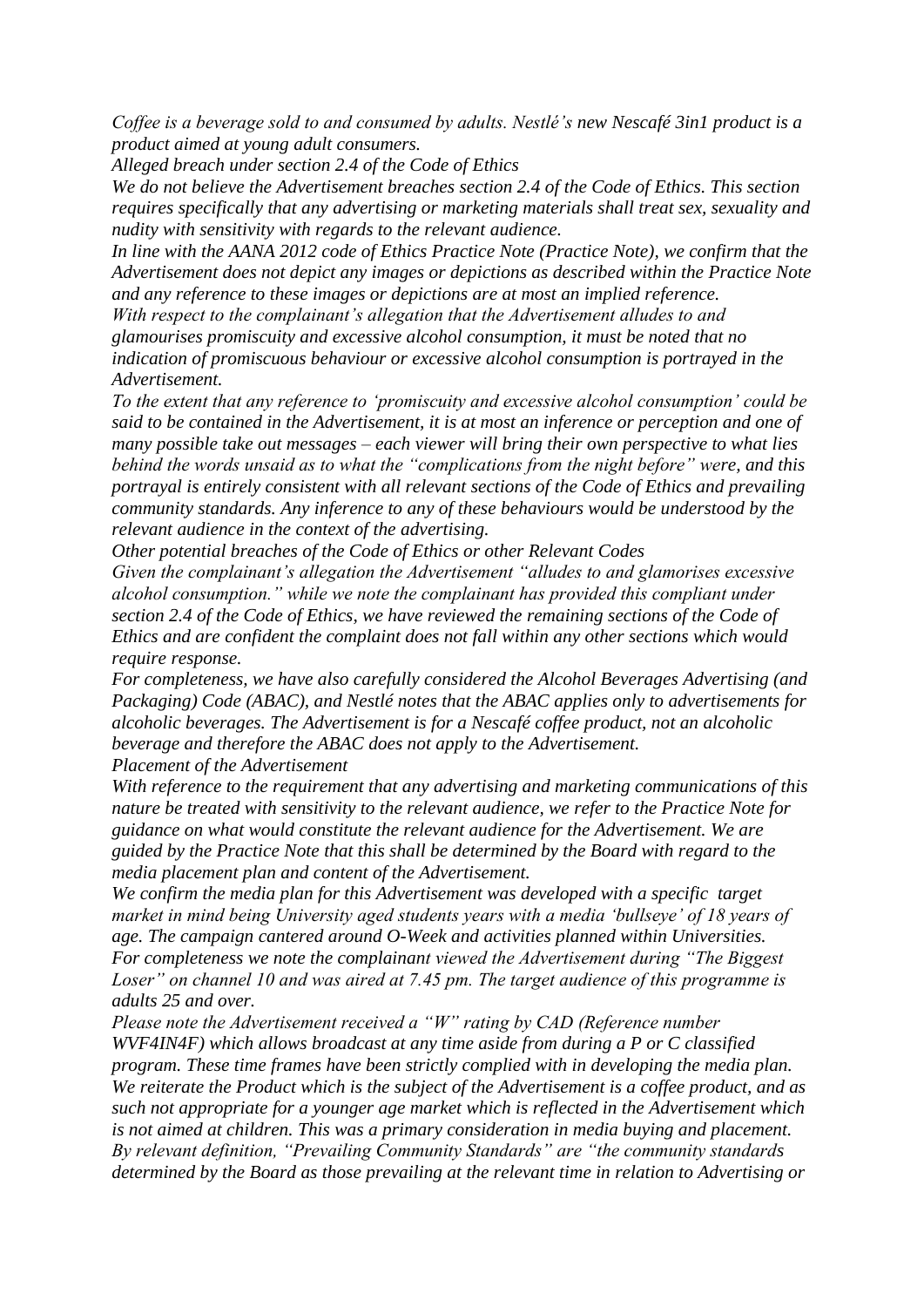*Marketing Communications." In this regard Nestlé submits that the Advertisement is entirely in line with the any appropriate community standards given the target audience and time in which the Advertisement is broadcast.*

*It is also relevant to note that the Advertisement has been previously shown in the UK without compliant to their Advertising Standards Authority, and we have not received any complaints of a similar nature through our customer care line in Australia since the Product launch. We can assure you that Nestlé carefully reviews all of its advertising to ensure it is in line with all relevant laws and regulations and carefully considers whether they meet prevailing community standards. We are confident this Advertisement meets all prevailing community standards and it is for the above reasons that we respectfully disagree the Advertisement is in contravention of Section 2.4 of the Code of Ethics and can see no basis for the complaint. We respectfully request the complaint be dismissed.*

## **THE DETERMINATION**

The Advertising Standards Board ("Board") considered whether this advertisement breaches Section 2 of the Advertiser Code of Ethics (the "Code").

The Board noted the complainants" concerns that the advertisement makes reference to casual sexual encounters and implies that it is okay to get drunk as long as you drink coffee the next morning.

The Board viewed the advertisement and noted the advertiser"s response.

The Board considered whether the advertisement was in breach of Section 2.4 of the Code. Section 2.4 of the Code states: "Advertising or Marketing Communications shall treat sex, sexuality and nudity with sensitivity to the relevant audience".

The Board noted that the advertisement features a group of young adults the morning after a party and that some of them appear a bit awkward with each other.

The Board considered that there could be many reasons for the implied awkwardness and that whilst a sexual encounter was one explanation there was nothing else in the advertisement to suggest that this was the reason.

The Board considered that the overall suggestion of sexual activity was extremely mild and unlikely to be considered inappropriate by most reasonable members of the community.

The Board determined that the advertisement did treat sex, sexuality and nudity with sensitivity to the relevant audience and that it did not breach Section 2.4 of the Code.

The Board considered whether the advertisement was in breach of Section 2.6 of the Code. Section 2.6 of the Code states: "Advertising or Marketing Communications shall not depict material contrary to Prevailing Community Standards on health and safety".